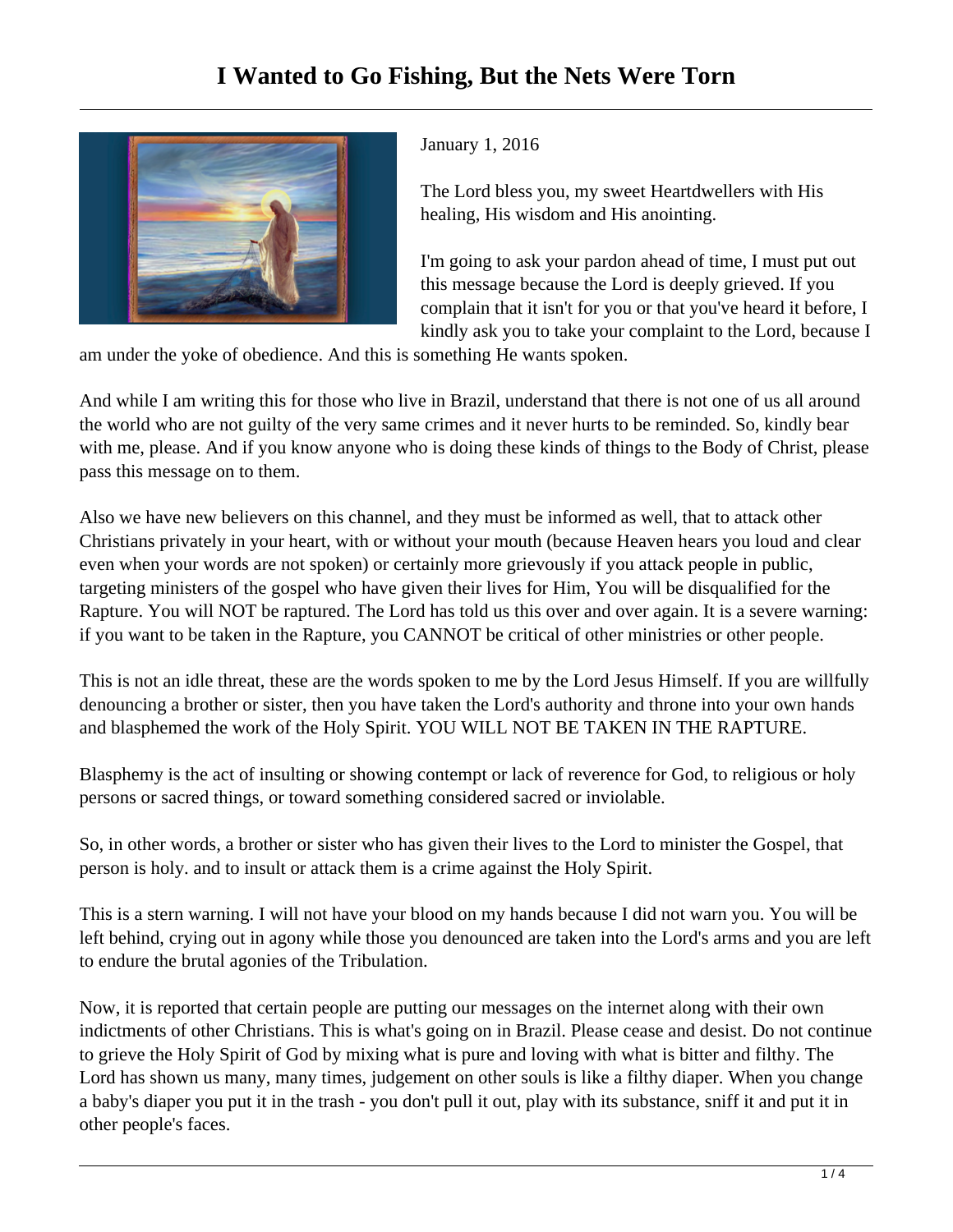Please do not mix the profane with the Holy. Please do not criticize other Christian groups, because you are robbing Jesus of the suffering He endured on the Cross for each and every member. You are scattering the flock, you are pillaging the stores of Heaven by scandalizing other souls who are young in the Lord and don't recognize that what you are doing is wrong.

Is it not written: 'Do not judge, or you too will be judged. For in the same way you judge others, you will be judged, and with the measure you use, it will be measured to you.

'Why do you look at the speck of sawdust in your brother's eye and pay no attention to the plank in your own eye? How can you say to your brother. Let me take the speck out of your eye, when all the time there is a plank in your own eye? You hypocrite, first take the plank out of your own eye, and then you will see clearly to remove the speck from your brother's eye. Matthew 7:1-5

You will be held accountable for souls that are lost because of your slander. Do you understand the seriousness of this? If a soul leaves a Christian group because they heard that group is bad, that soul becomes bait for the wolves. In other words, if that soul is stolen from the Lord because of the words of your mouth, you have become responsible for them going to Hell. You have blood on your hands, the Lord's blood, and the soul's blood.

If this sounds harsh, I'm sorry. It IS harsh. Ezekiel and I were both guilty of this for 20 years. The Lord withheld His blessings from us because of this grievous fault. The cry of our heart was to minister, but we disqualified ourselves by judging others. Thats why my real ministry didn't begin until I was 68. It took me THAT LONG to really get it. And now, when Ezekiel and I talk about something, if we begin to see that we're talking about someone, we stop immediately and repent.

30 Do not grieve the Holy Spirit of God, by whom you were sealed for the day of redemption. 31 Let all bitterness and wrath and anger and clamor and slander be put away from you, along with all malice.

29Let no unwholesome word proceed from your mouth, but only such a word as is good for edification according to the need of the moment, so that it will give grace to those who hear.

32Be kind to one another, tender-hearted, forgiving each other, just as God in Christ also has forgiven you. Ephesians 4

I want you to also understand that if you refuse to forgive a brother or sister for what they have said or done to you, you too, will not be forgiven by the Lord. He has told us clearly, He cannot forgive you until you forgive others and release them from their sin against you.

In the Lord's prayer, He says, "Forgive us our trespasses as we forgive those who trespass against us." The words of Jesus in Matthew chapter 6 verse 12.

Let us move on to what the Lord is really calling us you to. For five days the Lord has been giving Ezekiel and I the same Scripture. I had no idea what it was about. The Scripture reads:

"I do not ask on behalf of these alone, but for those also who believe in Me through their word; that they may all be one; even as You, Father, are in Me and I in You, that they also may be in Us, so that the world may believe that You sent Me. "The glory which You have given Me I have given to them, that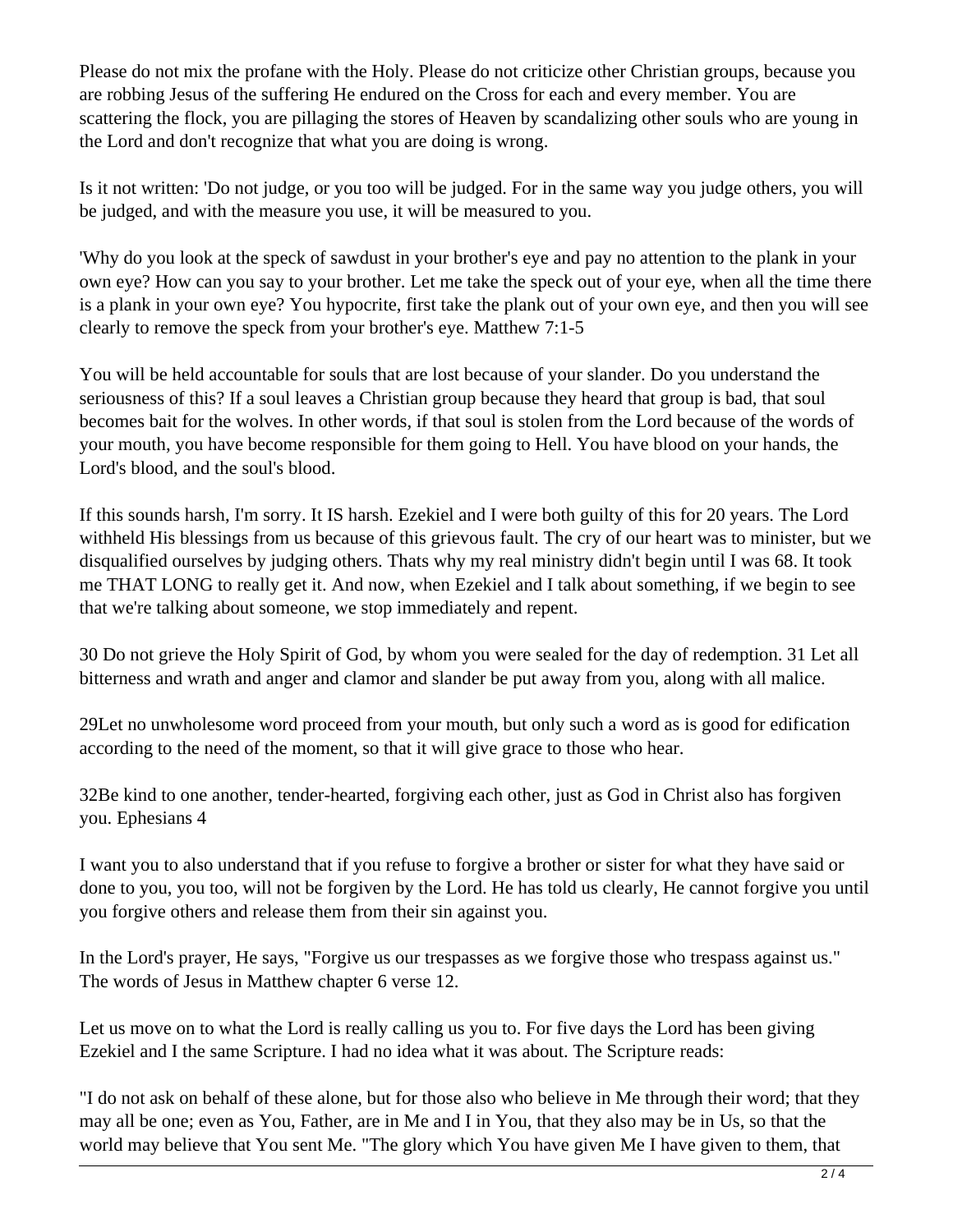they may be one, just as We are one; I in them and You in Me, that they may be perfected in unity, so that the world may know that You sent Me, and loved them, even as You have loved Me. John 17:20-23

This IS the Christian witness. This is what makes us Christians. This is how we will be recognized. This is how we will know that people are authentic Christians. It doesn't matter how profound your teachings are, if you do not have love for your brother, you are just making noise, your words are not backed by your example in your life. Eventually those who listen to you will either follow your example of bitterness and be disqualified for the Kingdom or turn away from you seeking the Real Jesus.

And I want to make this statement, TO ALL YOUTUBE AND HEART DWELLERS, TO ALL OUR LISTENERS,

If you hear any criticism of a brother or sister or group, or any denouncement, that person has no part in our ministry, they are in no way representing us. And you are taking your own salvation and qualification for the rapture into your own hands by listening to them. May God have Mercy .

Again, if anyone criticizes another Christian person or group, they are in NO WAY associated with us. Even if they broadcast our messages, they have no part in us until they repent and are restored to fellowship and unity with those they have condemned.

Those of you who have been following us for months - you know better. Those of you who are young in the Lord, this is one critical qualification for the Rapture and even Heaven. Do not listen to slander or criticism of other groups! It is NOT of God!

We are all called to be fishers of men, each of you have your assignment and position in holding the huge net that Jesus has thrown over the whole world. Your job is to gather in the fish, the lost, before it is too late. Be faithful to your post. Do not tear the net, do not drop the net, and do not try to yank it forcefully from the hands of the others who are holding it. Cooperate with them, don't lose one valuable fish, not one! Make sure you work together to bring in the catch.

Now, I will tell you what is going on here in Brazil. I will pull back the veil for you. The witches in your country have come together to divide you, to cause jealousy, gossip and division. I have lived in Columbia and Ecuador. I know exactly how they operate - they send demons of jealousy, lying, slander. And those who are weak catch this like a virus and then spread the disease around. When you judge someone, you are cooperating with Satan to bring the Kingdom of God down.

It is written in Scripture: Not everyone who says to me, Lord, Lord, will enter the kingdom of heaven, but only the one who does the will of my Father who is in heaven. Many will say to me on that day, Lord, Lord, did we not prophesy in your name and in your name drive out demons and in your name perform many miracles? Then I will tell them plainly, I never knew you. Away from me, you evildoers!

Therefore everyone who hears these words of mine and puts them into practice is like a wise man who built his house on the rock. The rain came down, the streams rose, and the winds blew and beat against that house; yet it did not fall, because it had its foundation on the rock. But everyone who hears these words of mine and does not put them into practice is like a foolish man who built his house on sand. The rain came down, the streams rose, and the winds blew and beat against that house, and it fell with a great crash.Matthew 7:21-27